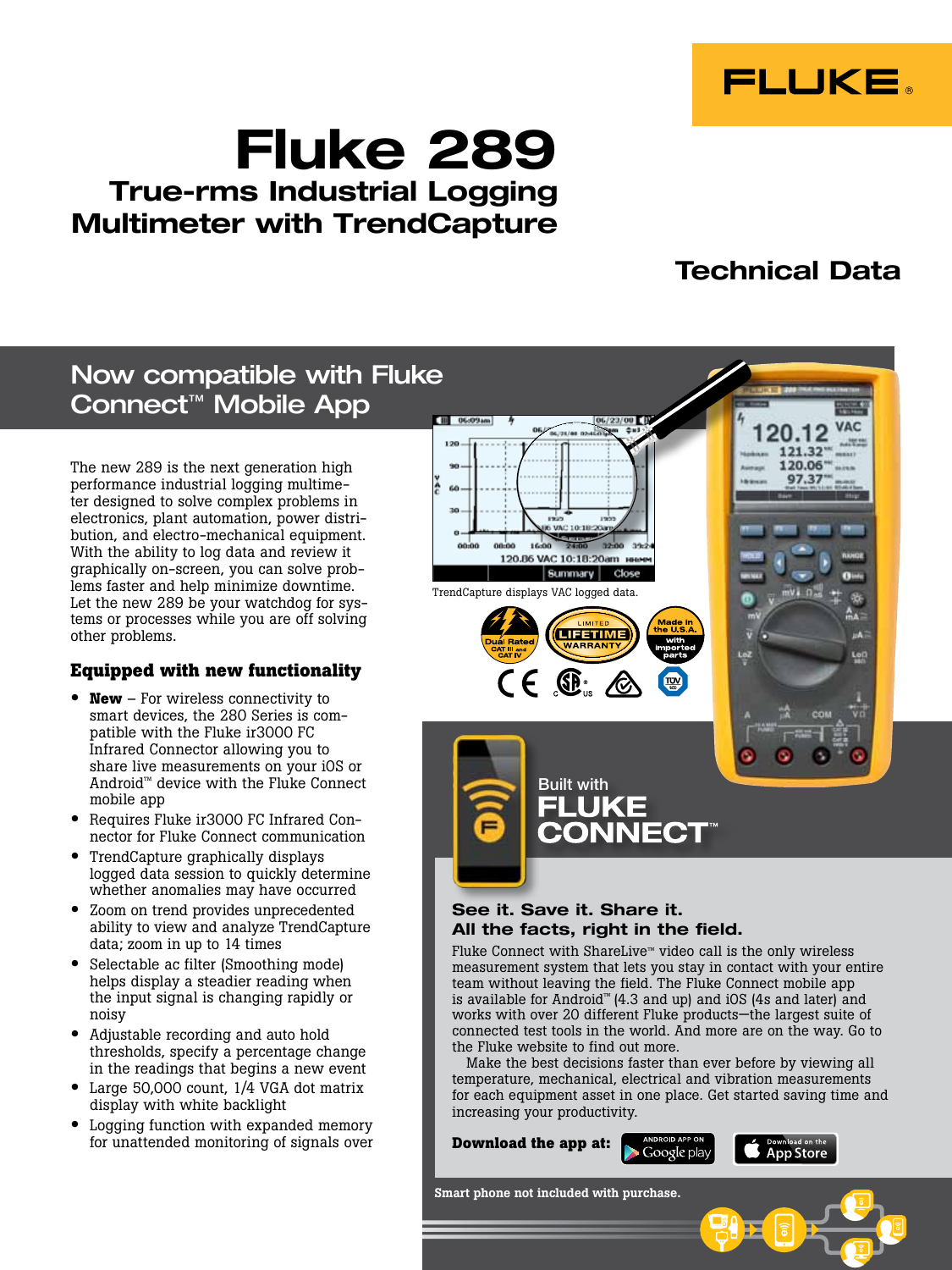

time. Using on-board TrendCapture users can graphically review logged readings without needing a PC. Store up to 15,000 recorded events.

- Save multiple logging sessions before pc download is necessary
- Two terminal 50 ohm range with 1 milliohm resolution, 10 mA source current. Useful for measuring and comparing differences in motor winding resistance or contact resistance.
- Low Pass filter for accurate voltage and frequency measurements at the same time on adjustable speed motor drives and other electrically noisy equipment
- LoZ Volts. Low impedance voltage function for eliminating ghost voltages. Also recommended when testing for absence or presence of live power.
- **(i)** button. On board help screens for measurement functions. Unsure about a function—go to that function and press the "i" button.
- Real time clock for automatic time stamping of saved readings
- Relative mode to remove test lead resistance from low ohms or capacitance measurements
- True-rms ac voltage and current for accurate measurements on non linear signals
- Measure up to 10 A (20 A for 30 seconds)
- 100 mF capacitance range
- Peak capture to record transients as fast as 250 µs
- Premium test leads and alligator clips included
- Amp jack plugs included
- Optional magnetic hanger for easy setup and viewing while freeing your hands for other tasks
- Optional FlukeView forms enables you to document, store and analyze individual readings or a series of measurements, then convert them into professional-looking documents
- Limited lifetime warranty

### **Specifications**

| <b>Additional functions/features</b> | <b>Fluke 289</b>      |
|--------------------------------------|-----------------------|
| Multiple on screen displays          | Yes                   |
| True-rms ac bandwidth                | 100 kHz               |
| dBV/dBm                              | Yes                   |
| DC mV resolution                     | $1 \mu V$             |
| Megohm range                         | up to 500 $M\Omega$   |
| Conductance                          | 50.00 nS              |
| Continuity beeper                    | Yes                   |
| Battery/fuse access                  | Battery/fuse          |
| Elapse time clock                    | Yes                   |
| Time of day clock                    | Yes                   |
| Min-max-avg                          | Yes                   |
| Duty cycle                           | Yes                   |
| Pulse width                          | Yes                   |
| Isolated optical interface           | Yes                   |
| Auto/touch hold                      | Yes                   |
| Reading memory                       | Yes                   |
| Log to PC                            | Yes                   |
| Interval/event logging               | Yes                   |
| Logging memory                       | up to 15,000 readings |

| <b>Function</b>   | <b>Range and Resolution</b>                                                  | <b>Basic Accuracy</b> |
|-------------------|------------------------------------------------------------------------------|-----------------------|
| DC volts          | 50.000 mV, 500.00 mV, 5.0000 V, 50.000 V,                                    | $0.025 \%$            |
| AC volts          | 500.00 V, 1000.0 V                                                           | $0.4\%$ (true-rms)    |
| DC current        | 500.00 µA, 5000.0 µA, 50.000 mA, 400.00 mA,                                  | $0.05\%$              |
| AC current        | 5.0000 A, 10.000 A                                                           | $0.6\%$ (true-rms)    |
| Temperature       | -200.0 °C to 1350.0 °C (-328.0 °F to 2462.0 °F)                              | $1.0\%$               |
| (excluding probe) |                                                                              |                       |
| Resistance        | 500.00 Ω, 5.0000 kΩ, 50.000 kΩ, 500.00 kΩ, 5.0000 MΩ, 50.00 MΩ, 500.0 MΩ     | $0.05\%$              |
| Capacitance       | 1.000 nF,10.00 nF 100.0 nF, 1.000 µF, 10.00 µF, 100.0 µF, 1000 µF, 10.00 mF, | $1.0\%$               |
|                   | $100$ mF                                                                     |                       |
| Frequency         | 99.999 Hz, 999.99 Hz, 9.9999 kHz, 99.999 kHz, 999.99 kHz                     | $0.005\%$             |
| Connectivity      | Optional infrared connector via Fluke ir 3000 FC                             |                       |